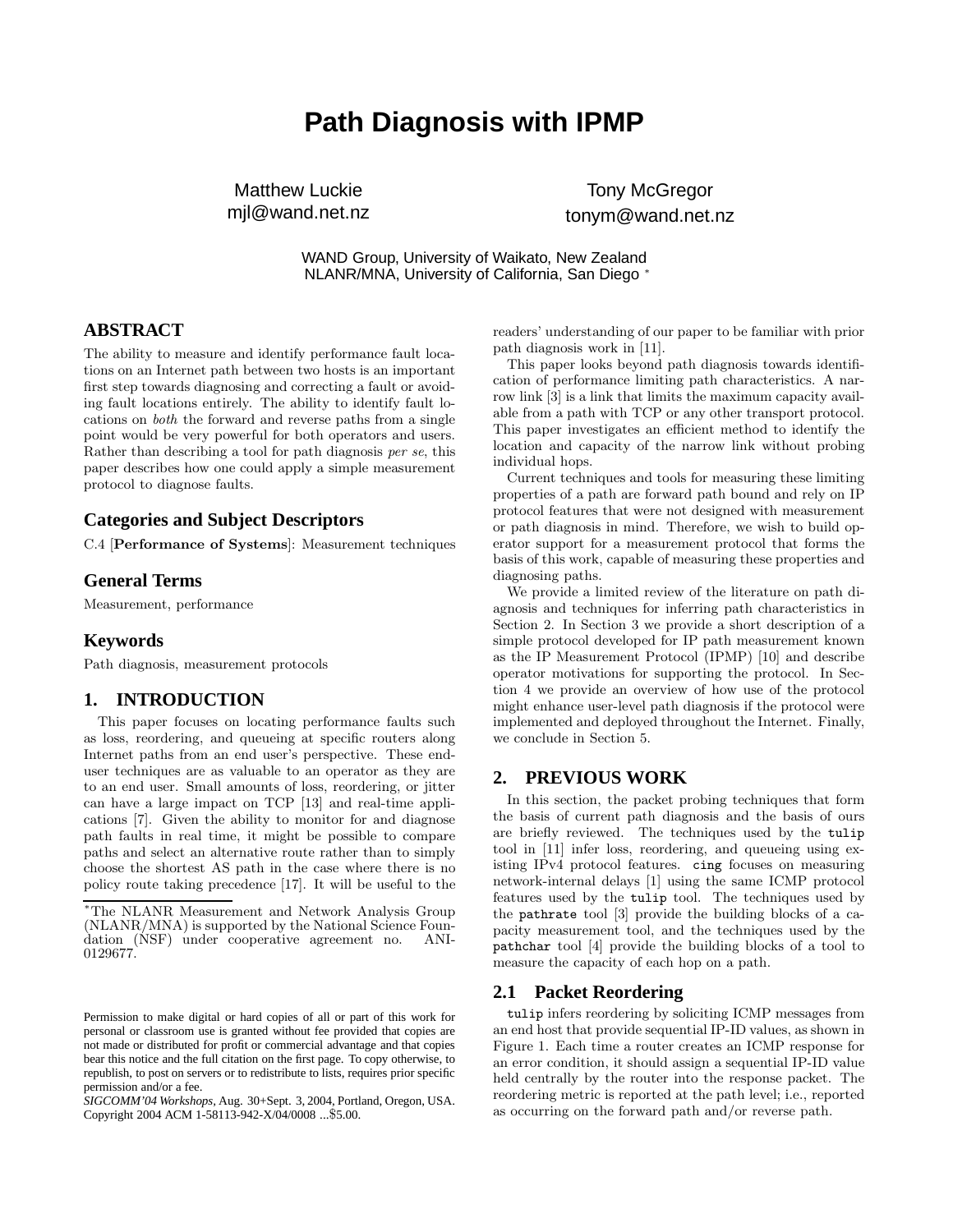

Figure 1: Detecting reordering with tulip using the IP-ID field.



Figure 2: Detecting loss with tulip using the IP-ID field.

If the responses arrive back in order from the destination with sequential IP-ID values, they are not reordered unless they were reordered an even number of times on the forward or reverse paths. If they arrive back out of order but with sequential IP-ID values, the reordering occurred on the forward path. If the responses arrive back out of order without sequential IP-ID values, the reordering occurred on the reverse path. Finally, if the responses arrive back in order but without sequential IP-ID values, there was reordering on both the forward and reverse paths.

## **2.2 Packet Loss**

tulip measures loss at the path level by soliciting ICMP messages from the end host with incremental IP-ID values, as shown in Figure 2. The probing host sends three probe packets with the intent of inducing loss on the middle packet. The two outer packets are small control packets while the inner packet is a large data packet. The large packet is more likely to be dropped than the two small packets. If the middle packet is lost on the forward path and the two control packets arrive at the destination back-to-back, they will be assigned incremental IP-ID values, and tulip can infer forward loss as shown in Figure 2b.

tulip cannot definitively infer reverse path loss with this technique. The IP-ID values in the two control packets returned as a result of the data packet being lost on the reverse path (Figure 2c) are the same as if the data packet were lost on the forward path and an ICMP response were generated for another packet between the two control packets arriving at the destination (Figure 2d).



Figure 3: The packet pair technique as used by pathrate. Provided the pair do not encounter cross traffic or a tighter link, the packets will remain separated by the same distance until they arrive at the receiver.

## **2.3 Packet Queueing**

tulip sends ICMP timestamp request probes to intermediate hops to measure one-way packet queueing delays to each hop. tulip assumes that if enough probes are sent to each hop, at least one probe will experience the minimum queueing delay to allow it to estimate queueing delays for the other probes with larger one-way delays.

ICMP timestamps have a maximum resolution of 1ms. Often, the timestamps returned in ICMP timestamp response packets are generated by free running clocks, or the host's clock is free running, so tulip assumes the clocks are not calibrated, and uses fixclock [16] to calibrate the clocks.

ICMP timestamp response packets can be rate limited like other ICMP response packets. Experience with tulip in [11] has shown that some routers are slow to generate ICMP timestamp responses if the CPU is busy with other tasks.

# **2.4 Capacity Estimation**

pathrate uses the packet pair technique – where two probes are sent back-to-back – to measure the capacity of the forward path between a sender and a receiver. For the packet pair to measure the capacity of the narrow link, it must enter the capacity limiting link back-to-back and remain separated by the same amount through any remaining links to the receiver, as shown in Figure 3. Cross traffic means that the separation of the packets may change as they pass through the network. To remove the effect of cross traffic, it is not sufficient to conduct minimum sampling on the separation of the probes as they arrive at the receiver. If the pair compresses due to queueing behind cross traffic after the narrow link, minimum sampling will overestimate the capacity of the narrow link. capprobe [8] uses the same packet pair technique, but uses the minimum propagation delay through the network to indicate that the pair did not incur queueing delays anywhere in the path, including the narrow link.

These tools do not report where in the path the capacity limiting link occurs. pathchar [4] is the original variable packet size technique, where the capacity of each hop is estimated by measuring the extra delay incurred to each point in the network by a larger packet compared to the delay incurred by sending a smaller packet to the same point. More sophisticated techniques for estimating the capacity of each hop in the network exist, such as packet-tailgating [9] and packet-quartets [14]. In order to identify the capacity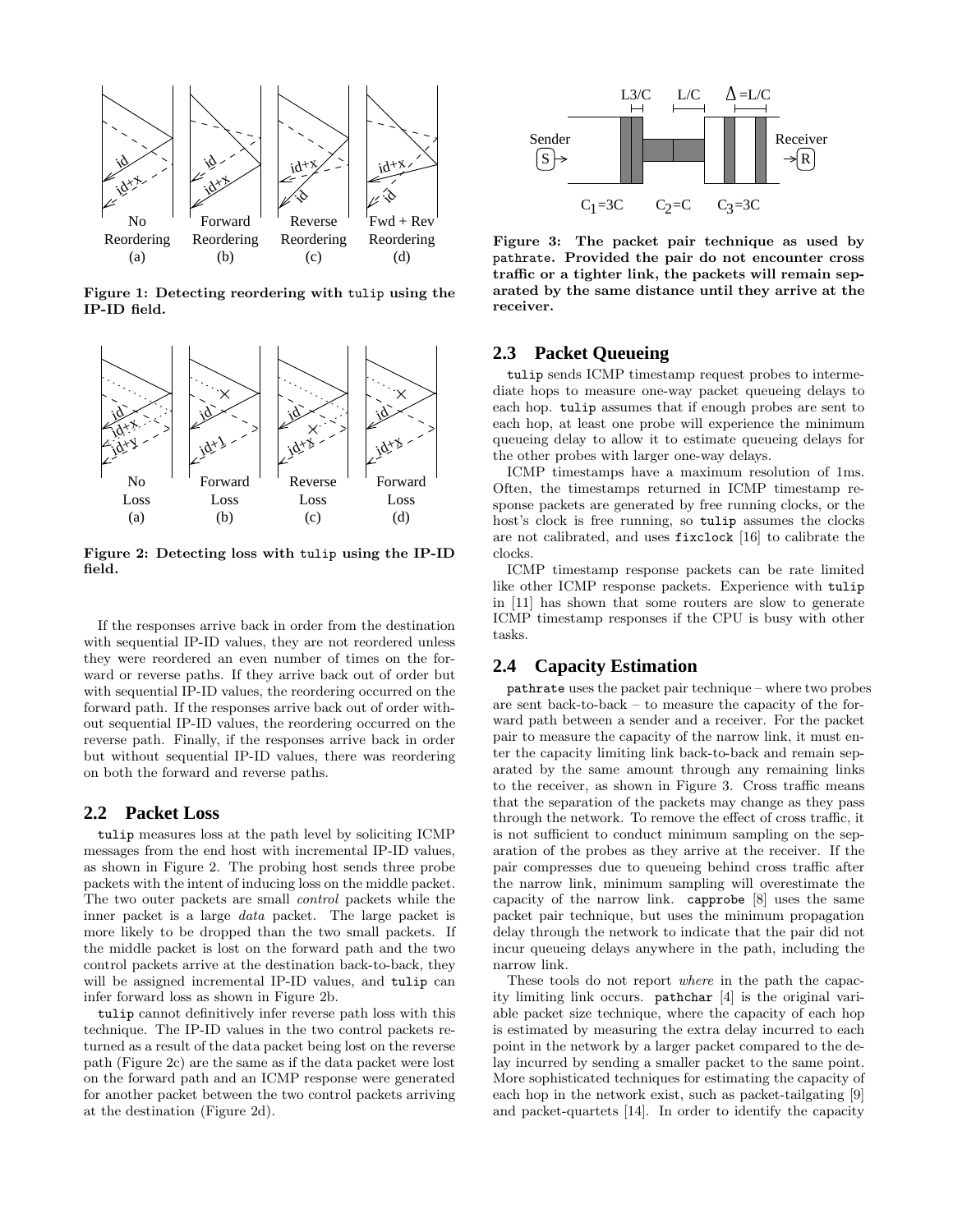

Figure 4: Matching Interfaces using UDP probes. Three interfaces (A, B, C) on the router are probed from a single location. The ICMP response for each probe is sent with a source address set to the egress interface. In this case, the egress interface used is A.

limiting link, a TTL-limited search of the forward path is required with these per-hop capacity estimation methods.

## **2.5 Interface Matching**

ICMP TTL Expired responses may originate from different interfaces from the same router depending on the particular interface a TTL-limited packet arrives at. If traceroute is used to infer the forward path towards a common destination from several sources, a diagnosis tool may not have obtained the actual topology until it has matched interface addresses together to form router nodes. There are at least two probing techniques for matching these addresses.

The original technique used in the Mercator [5] and Skitter [6] projects is to send UDP probes addressed to high numbered ports to each IP discovered with the traceroute phase. When a router returns an ICMP error in response to these UDP probes, it may do so with the source address set to the egress interface leading back to the probe's source. Any other probes sent to the same router may be returned using the same source address and may be matched, as shown in Figure 4.

The ally tool described in [18] uses the IP-ID field to infer that two interfaces belong to the same router. ally sends a probe to each of two candidate interfaces. If the responses  $x$  and  $y$  to the probes have incremental IP-ID fields, then a third probe z is sent to the interface that returned the packet with the lowest IP-ID field. If  $z > y > x$  then ally infers that these interfaces belong to the same router.

#### **2.6 Problem Statement**

The techniques described so far and other similar techniques have a series of weaknesses. They are forward path bound and can provide only limited diagnostic utility to the reverse path without specific end-host support. If the diagnosis is initiated by an end user, frequently he or she is most interested in diagnosing the reverse path to gain insight into why downward transfers do not meet his or her expectations.

The techniques often involve sending many packets into the network to infer a particular path characteristic, as they either have to sectionalise the path into hops (traceroute, tulip, pathchar) or send enough probes to gain confidence that a probe incurred minimum delay (pathrate, capprobe). If the route changes while the tool is collecting data, the tool must be able to detect this; many tools assume the route does not change during measurement due to difficulties in detecting route changes. In addition, it can be difficult to estimate the delay incurred by a probe after a point in the network when the path leading up to that point has a significant amount of jitter.

The techniques often require the probes to generate an ICMP response from an intermediate hop or the end station. Creating an ICMP message is more difficult than forwarding a packet, so responses may be rate-limited as recommended by RFC 1812 [2].

Some techniques require fields and packet types found in IPv4, but not in IPv6. For example, ICMP6 does not provide a timestamp request message, and the IPv6 header does not have an ID field.

# **3. IPMP**

#### **3.1 Motivation**

The Internet needs a protocol designed for measurement and path diagnosis purposes. From an operator's point of view, the political motivation for enabling measurement of their network may involve network monitoring and analysis, validation of service level agreements, or a desire to allow a third party to accurately measure the performance of their network, rather than be inaccurately measured as may be the case currently. The technical motivation for an operator to support a measurement protocol might be to improve the accuracy of the measurements conducted or to reduce the impact any measurement activity has on their network.

## **3.2 Details**

IPMP combines both path and delay measurements into a single packet exchange. A specially marked echo packet is sent to a destination IP address. An IPMP packet is easily recognised by intermediate nodes as an IPMP packet because it is encapsulated directly inside of an IP packet with a distinct IP Protocol Type. As an IPMP echo packet is routed towards a destination, each intermediate router inserts a path record that includes, among other things, the interface the packet was received on and a 48-bit timestamp that records when the interface received the packet, as shown in Figure 5. Full details can be found in the current IETF Internet Draft (draft-mcgregor-ipmp-05.txt).

The format of the timestamp inserted into a path record is not specified by the protocol. For low speed links, an NTPformatted timestamp [12] without the first 16 bits might be inserted. For high speed links, the timestamp might be a free running clock operating at an eighth of the bit speed of the receiving interface. The measurement host discovers the relationship between the timestamp inserted and a 64-bit, NTP-formatted timestamp in a separate packet exchange, known as the IPMP information exchange. The timestamps do not have to be synchronised at any hop for the path diagnosis techniques described in this paper to succeed, because each timestamp is compared to other timestamps generated by the same clock.

If a single probe is sent towards a destination, it can collect a list of IP addresses between the two nodes using the data contained in the packet exchange. If a series of probes are sent towards a destination, the probes can collect data that enables the measurement of variations in queue lengths and can help determine which hops are primarily responsible for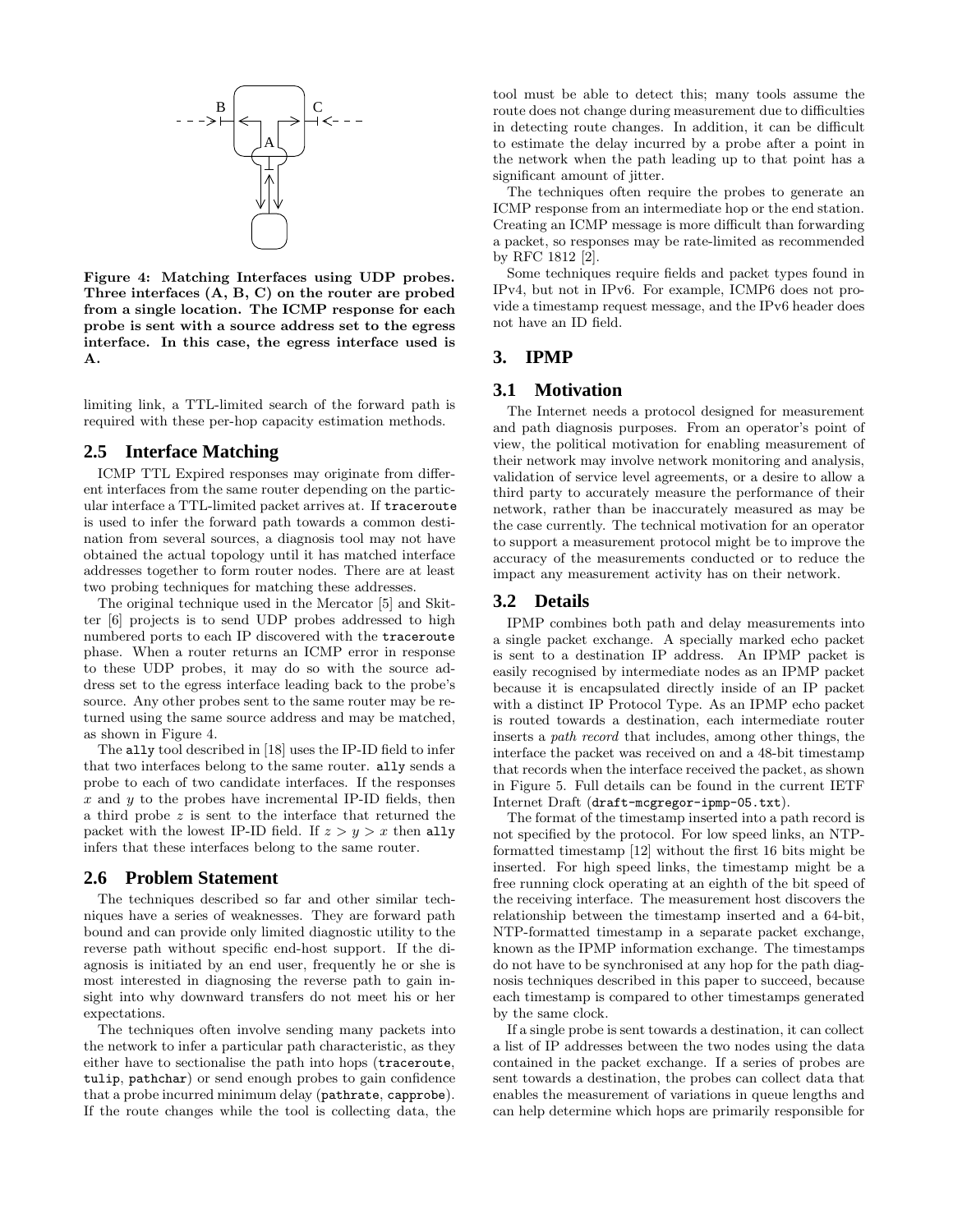

Figure 5: IPMP Echo Packet Dynamics. At interface A, path record 0 is inserted. The echo packet is a fixed size. There is space for a fourth path record to be inserted after the packet has been forwarded through interface C. The fields in the path record are:  $TTL - TTL$  copied from the IP header after decrement, U – bit to indicate this path record has been used, Res – currently reserved, FlowC – flow counter for an IPMP flow, Timestamp – when the packet was received, Address – the IP address of the interface that received this packet.

variations in available bandwidth. Simple protocol support at the end host is sufficient to probe and measure the reverse path.

The minimum packet size that must be supported by an IPv4 network, 576 bytes, allows for 45 path records to be stored in an echo packet. The IPv6 minimum MTU of 1280 bytes allows for 50 path records to be stored. These numbers increase to 122 IPv4 path records or 61 IPv6 path records when a 1500 byte packet is used. If measurement using smaller packet sizes is required, the sender can restrict path record insertion to specific hops in the network by presetting TTL values in each path-record to the required values in the echo packet.

There is a high burden to overcome in attempting to get router manufacturers to modify the fast path – the path in a router that a packet takes when forwarded from one interface to the next. The echo protocol is designed to make fast path implementations very straight forward. The echo protocol is designed to follow the same processing stream as any other packet being forwarded and can be processed as a bit stream without requiring storage of the packet. The most difficult modification to an echo packet is the IPMP checksum modification, although that can be optimised since most checksum modifications to an echo packet can be pre-computed and the checksum updated incrementally [15]. An IPMP checksum modification requires 16 bits of the packet to be buffered in the bit stream, which is also the case with a checksum modification to an IP header that occurs when an IP header's TTL value is decremented. If modifications to an IPMP packet are made in parallel with modifications to the IP header, the possibility of denial of service attacks is eliminated and the quality of measurements is improved.

#### **4. PATH DIAGNOSIS WITH IPMP**

This section describes how to use the measurement support in IPMP to diagnose loss, reordering, and queueing, and compare the approach with IPMP to the approach with tulip. This section also describes how to use the measurement support in IPMP to identify capacity limits.

For each performance fault, three cases of IPMP deployment are considered. The first case considered is the optimal case where all stations have IPMP support on the forward and reverse paths. In this case, each IPMP echo packet P on a path with  $H$  hops total has a path record inserted at



Figure 6: Detecting reordering with IPMP using timestamps. If the packets have successive timestamps in path records inserted at A but not at D, the packets were re-ordered.

each hop in the network. If the sender inserts the first path record into the echo packet when transmitting the packet, then  $H + 1$  path records are inserted in total. The path records can be thought of as being held in an array, so that the timestamp inserted into the packet P at hop h is  $P_{[h]}$ . The second case considered is the likely case where some stations have IPMP support at strategic locations such as at AS boundaries. The last case considered is the minimum case where only the end hosts have IPMP enabled. For these last two cases, an IPMP echo packet will capture a subset of the packet's path through the network. Each IPMP echo packet  $P$  has  $N$  path records inserted in the packet, where  $N \leq H$ .

# **4.1 Packet Reordering**

If two packets  $P$  and  $P'$  are sent from a measurement host towards a target host, diagnostic tools can identify reordering by using the timestamps inserted by the stations that implement IPMP. If the the timestamps inserted into P and  $P'$  at hop h have timestamps inserted in-order, but at hop  $h+x$  they are inserted in  $P'$  first and then in  $P$ , reordering between those two hops can be reported.

Using the TTL values in the relevant path records, diagnostic tools can report on the length of the path upon which the reordering occurred. Using the addresses inserted in the relevant path records, these tools can report the path segment or segments where reordering occurred. If reordering occurs due to the probe packets taking different paths, it might be possible to identify the two paths by the IP addresses that make up those paths.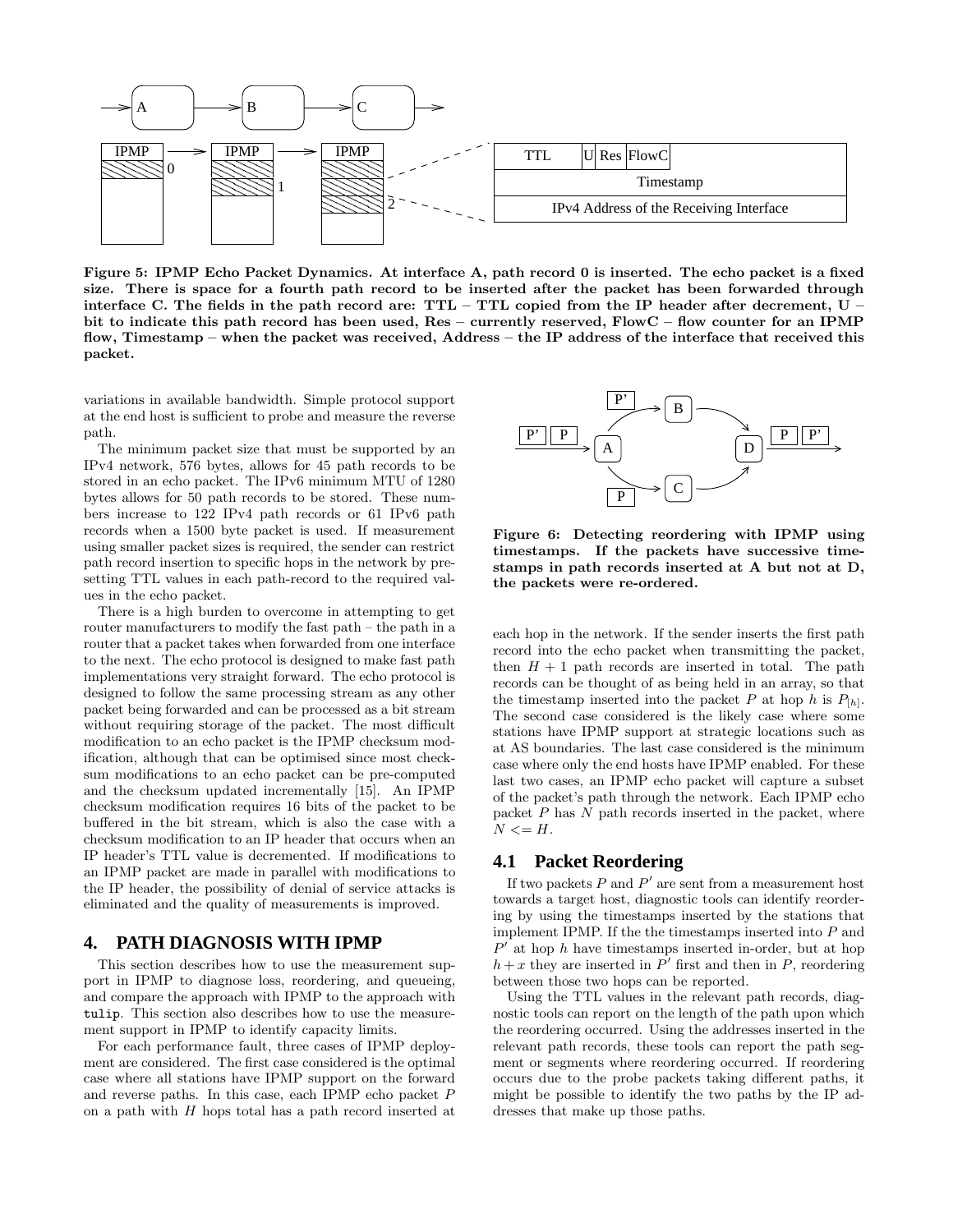In the case where IPMP is supported by all stations between the source and the destination, diagnostic tools can identify the stations between which reordering occurred and can identify reordering if it occurs between more than one segment on a path. In the case where IPMP is partially deployed at strategic locations through the path, these tools can narrow the search for the reordering segment to the applicable AS. In the case where IPMP is deployed only at the measurement host and the end host, these tools can identify forward path versus reverse path reordering as tulip does.

#### **4.2 Packet Loss**

In [11], it is suggested that IPMP could be used to identify where loss occurs if each IPMP flow has an associated packet counter at each router's interface. Rather than use a central IP-ID counter to diagnose loss at the path level, each IPMP flow has an optional flow counter. Each IPMP packet with the same source address, destination address, and IPMP-ID value has a flow counter that is incremented each time a router receives a packet with these values. The flow counter is copied into a path record before the router increments it.

Diagnostic tools do not need to send a triplet of packets formed in the tulip style (Section 2.2) where the outer two packets are small control packets used to infer the direction that loss occurred. Rather, the sender records the flow counters seen in the last packet that was not lost, and infers the position(s) in the network the lost packet(s) were lost upon receiving the next echo response.

| Hop            | Packet No.       |   |                |                |
|----------------|------------------|---|----------------|----------------|
|                | $\left( \right)$ |   | 2              | 3              |
| $\overline{0}$ | 0                |   | $\overline{2}$ | $\frac{3}{3}$  |
| 1              | 0                | 1 | $\overline{2}$ |                |
| $\overline{2}$ | 0                | 0 | 1              | $\overline{2}$ |
| 3              | 0                | 0 | 0              |                |
|                | 0                | 0 | 0              |                |

Table 1: Detecting loss with IPMP using flow counters. The body of the table represents the flow counter at each hop. Four packets are sent towards a destination. Packets 0 and 3 are successfully returned from the end host, while Packets 1 and 2 are lost between hops  $1+2$  and  $2+3$  respectively.

Table 1 provides an example on detecting the hops responsible for packet loss. In this case, four packets are sent into the network but only two are received from the end host, packets 0 and 3, referred to as P0 and P3. Based on the IPMP flow counters inserted into the two packets returned  $-P0 = \{0, 0, 0, 0, 0\}$  and  $P3 = \{3, 3, 2, 1, 1\}$  – it can be determined that loss occurred once between hop 1 and hop 2, and once between hop 2 and hop 3. The order in which the two packets were lost cannot be determined from this information because the flow counters stored in P3 would be the same if P1 were lost between hops 2 and 3, and P2 were lost between hops 1 and 2.

In the case where IPMP is supported by all stations between the source and the destination, diagnostic tools can identify the link where the loss occurred. In the case where IPMP is partially deployed at strategic locations through the path, these tools can identify the AS or ASes responsible for causing the packet loss. In the case where IPMP is deployed only at the measurement host and the end host,

these tools can determine with certainty whether the loss occurred on the forward path or the reverse path.

# **4.3 Packet Queueing**

Our method to estimate packet queueing differs slightly from the one used in tulip by providing the possibility of estimating queueing behaviour on a per-hop basis. Instead of estimating the queueing on the forward path to a specific hop by calibrating and comparing clocks at the sender and the receiver, diagnostic tools calibrate and compare clocks between hops that have inserted a path record. Using the timestamps inserted into a probe packet confines the effect of jitter to the link or links that connect the two stations. In the case where more than one station contributes substantially to path jitter, it is possible to diagnose each of the jitter locations with IPMP. A diagnostic tool that uses IPMP to measure packet queueing does not have to trade off run-time with network load, as an IPMP echo packet can potentially collect timestamps from all stations on a path with a single packet, rather than collecting data for a single hop with each probe.

In the event where two or more clocks are established to be calibrated, IPMP enables absolute one-way delay measurements to be taken between hops. Suitable calibration sources might be a high quality real-time source such as a GPS or CDMA time receiver, or a recovered line clock from a SONET link provided the master clock is sufficiently accurate.

In the case where all stations between the source and the destination support IPMP, diagnostic tools can measure packet queueing between all routers and can report the links that are responsible for jitter due to relatively large queueing times. In the case where IPMP is partially deployed at strategic locations through the path, these tools can identify the AS or ASes responsible for the jitter. In the case where IPMP is deployed only at the measurement host and the end host, these tools can only determine the forward path and reverse path jitter.

#### **4.4 Capacity Estimation**

Given a packet pair that consists of  $P$  and  $P'$  of size  $S$ , if enough packet pairs are sent through the network, at some point each link will have at least one packet pair traverse it back-to-back. Preliminary capacity estimates c of each hop  $h$  in the forward path hops can be calculated as follows:

$$
c = \min_{h=0...H} \left\{ \frac{S}{P_{[h]} - P'_{[h]}} \right\} \tag{1}
$$

The capacity  $C$  of the path is the minimum  $c$  calculated for each of the hops. The capacity estimates  $c$  for links other than the capacity-limiting link are inaccurate.

The main advantage of this method is that the behaviour of each hop in the face of cross traffic is limited to just that hop, minimising the effect of that hop on the measurement of subsequent hops. Using IP addresses inserted into path records by stations connecting a hop, the location of the capacity-limiting link in the path can be identified.

To measure the capacity of the reverse path, path records inserted on the reverse path can be used to estimate the capacity of the reverse path, assuming the packet pair arrives back-to-back at the capacity-limiting link, using Equation 1. It may be possible to use a pace-setter packet as in [9, 14]